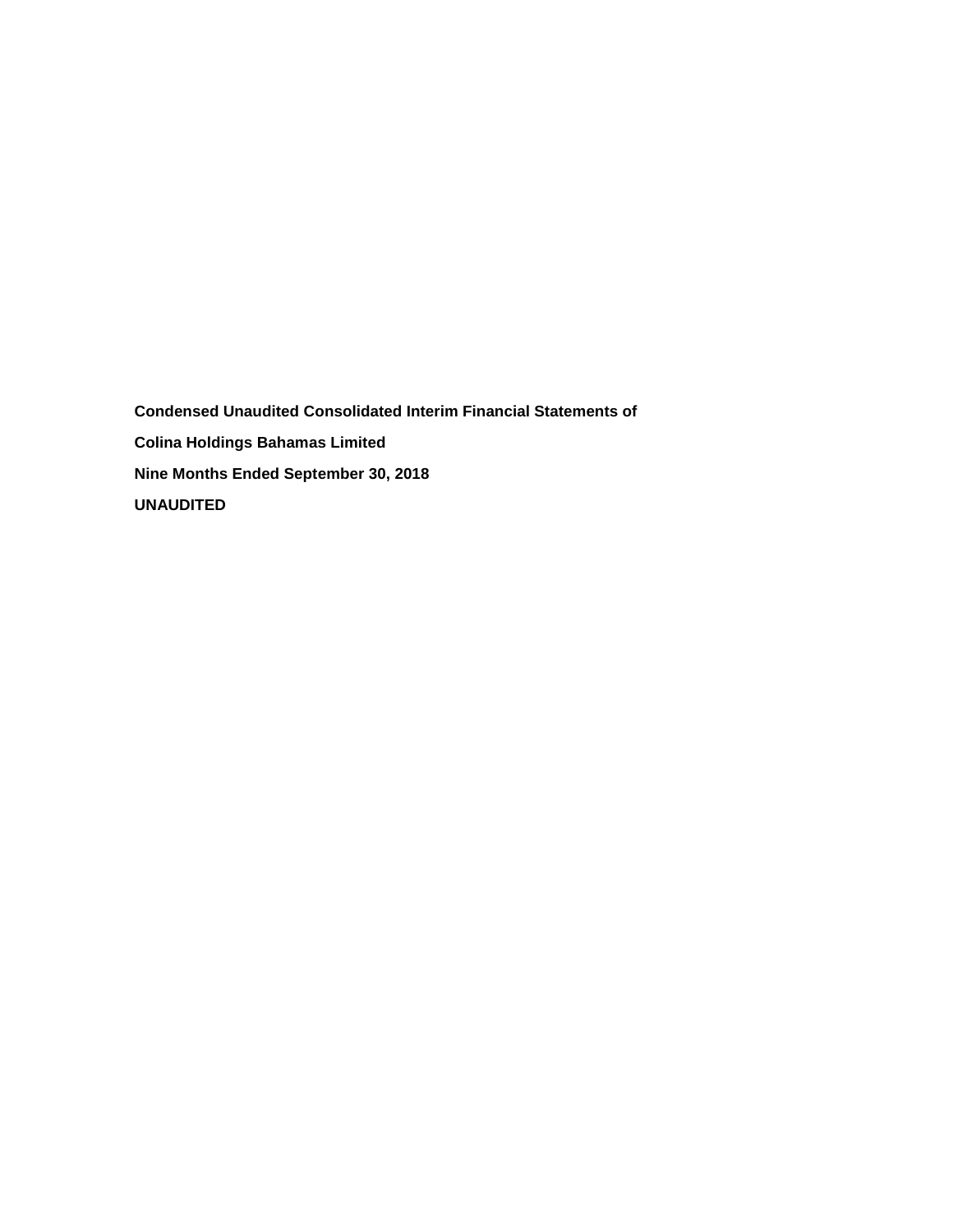## **Message from the Chairman**

## Dear Shareholders,

For the 9 months ended September 30, 2018, the Company recorded net income attributable to ordinary shareholders of \$7.1 million or \$0.29 per ordinary share. This compares to \$11.2 million and \$0.46 per ordinary share for the same period in 2017. The Company's results were largely impacted by an increase in claims experience and to a lesser extent, a decrease in net investment income relative to prior year.

Net premium revenues for the 9 months ended September 30, 2018 totalled \$90.9 million compared to \$87.7 million in the prior year, representing a \$3.3 million or a 3.7% increase over the prior period. Net investment income was impacted by mark to market adjustments and impairment provisions resulting in total net investment income of \$20.6 million for the 9 months ended September 30, 2018 compared to \$22.5 million for the same prior year period.

Net policyholder benefits for the period totalled \$68.4 million, comprising 75.2% of net premiums written for the 9 months of 2018, compared to \$60.5 million or 69.01% of net premiums written in the prior year. Colina continues, however, to ensure that reserves are sufficiently able to support the Company through fluctuations in claims volatility.

Colina's policyholder liabilities stand at \$459.4 million at September 30, 2018 compared to \$449.9 million at December 31, 2017. Supporting these reserves are invested assets, comprised primarily of high-quality, fixed income securities. Invested assets comprise 83.0% of total assets, and has increased to \$633.0 million at September 30, 2018, compared to \$596.6 million at December 31, 2017.

Colina remains well capitalized and through the quarter ended September 30, 2018, had sufficient excess capital to declare the quarterly preference share dividends due of \$0.6 million, bringing total preference share distributions for the 9 months ended September 30, 2018 to \$1.8 million and ordinary share dividend distributions through September 30, 2018 totalling \$5.4 million.

The Company continues to look for opportunities to improve stakeholder value and will remain focused on its plans for accomplishing its financial and operating objectives to deliver sustainable earnings over the long-term.

mail

\_\_\_\_\_\_\_\_\_\_\_\_\_\_\_\_\_\_\_\_\_\_\_\_\_\_\_\_

Terence Hilts Chairman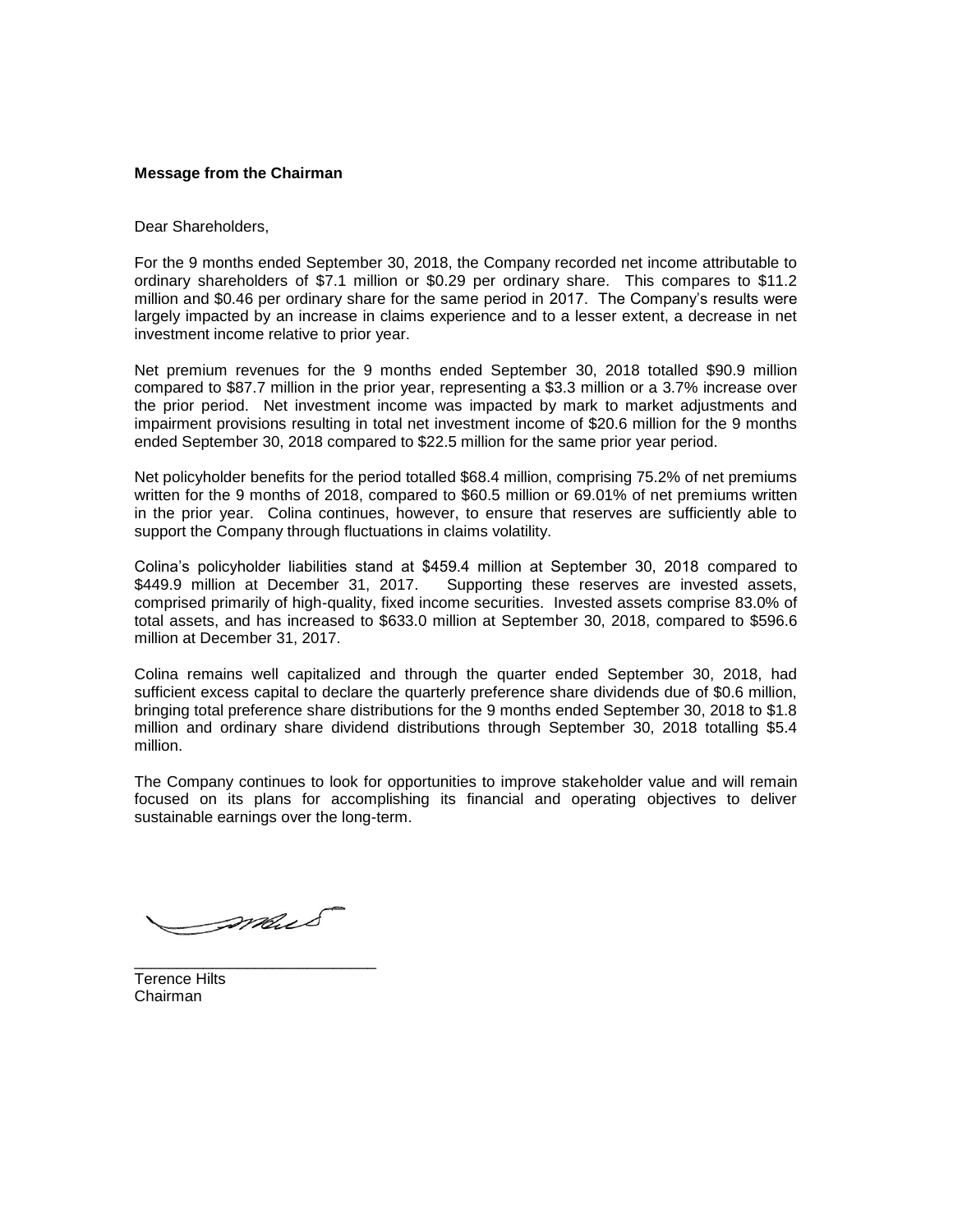## **COLINA HOLDINGS BAHAMAS LIMITED Unaudited Consolidated Interim Statement of Financial Position**

As at September 30, 2018 with comparative figures as at December 31, 2017 (Expressed in Bahamian dollars)

|                                                  | September 30,<br>2018 | December 31,<br>2017 |
|--------------------------------------------------|-----------------------|----------------------|
| <b>ASSETS</b>                                    |                       |                      |
| Term deposits                                    | \$<br>51,921,806      | \$<br>52,006,821     |
| Investment securities and other financial assets | 409,860,124           | 370,954,280          |
| Mortgages and commercial loans                   | 30,092,648            | 33,851,653           |
| Policy loans                                     | 69,543,022            | 69,407,663           |
| Investment properties                            | 55,095,652            | 54,845,002           |
| Investment in associates                         | 16,496,135            | 15,545,657           |
| Total invested assets                            | 633,009,387           | 596,611,076          |
| Cash and demand balances                         | 26,674,987            | 50,741,986           |
| Receivables and other assets                     | 68,959,655            | 62,588,326           |
| Property and equipment                           | 17,613,664            | 17,572,151           |
| Goodwill                                         | 13,164,419            | 13,164,419           |
| Other intangible assets                          | 2,460,645             | 2,808,416            |
| <b>Total assets</b>                              | \$<br>761,882,757     | \$<br>743,486,374    |
| <b>LIABILITIES</b>                               |                       |                      |
| Provision for future policy benefits             | \$<br>431,490,469     | \$<br>421,667,568    |
| Policy dividends on deposit                      | 27,879,255            | 28,196,322           |
| Total policy liabilities                         | 459,369,724           | 449,863,890          |
| Repurchase agreement                             | 21,000,000            | 21,000,000           |
| Other liabilities                                | 86,468,384            | 78,290,479           |
| <b>Total liabilities</b>                         | 566,838,108           | 549,154,369          |
| <b>EQUITY</b>                                    |                       |                      |
| Ordinary shares                                  | 24,729,613            | 24,729,613           |
| Share premium                                    | 5,960,299             | 5,960,299            |
| <b>Revaluation reserve</b>                       | 13,116,482            | 15,228,318           |
| Retained earnings                                | 85,420,899            | 83,741,479           |
| Total ordinary shareholders' equity              | 129,227,293           | 129,659,709          |
| Preference shares                                | 42,500,000            | 42,500,000           |
| Total shareholders' equity                       | 171,727,293           | 172,159,709          |
| Non-controlling interests                        | 23,317,356            | 22,172,296           |
| <b>Total equity</b>                              | 195,044,649           | 194,332,005          |
| <b>Total liabilities and equity</b>              | \$<br>761,882,757     | \$<br>743,486,374    |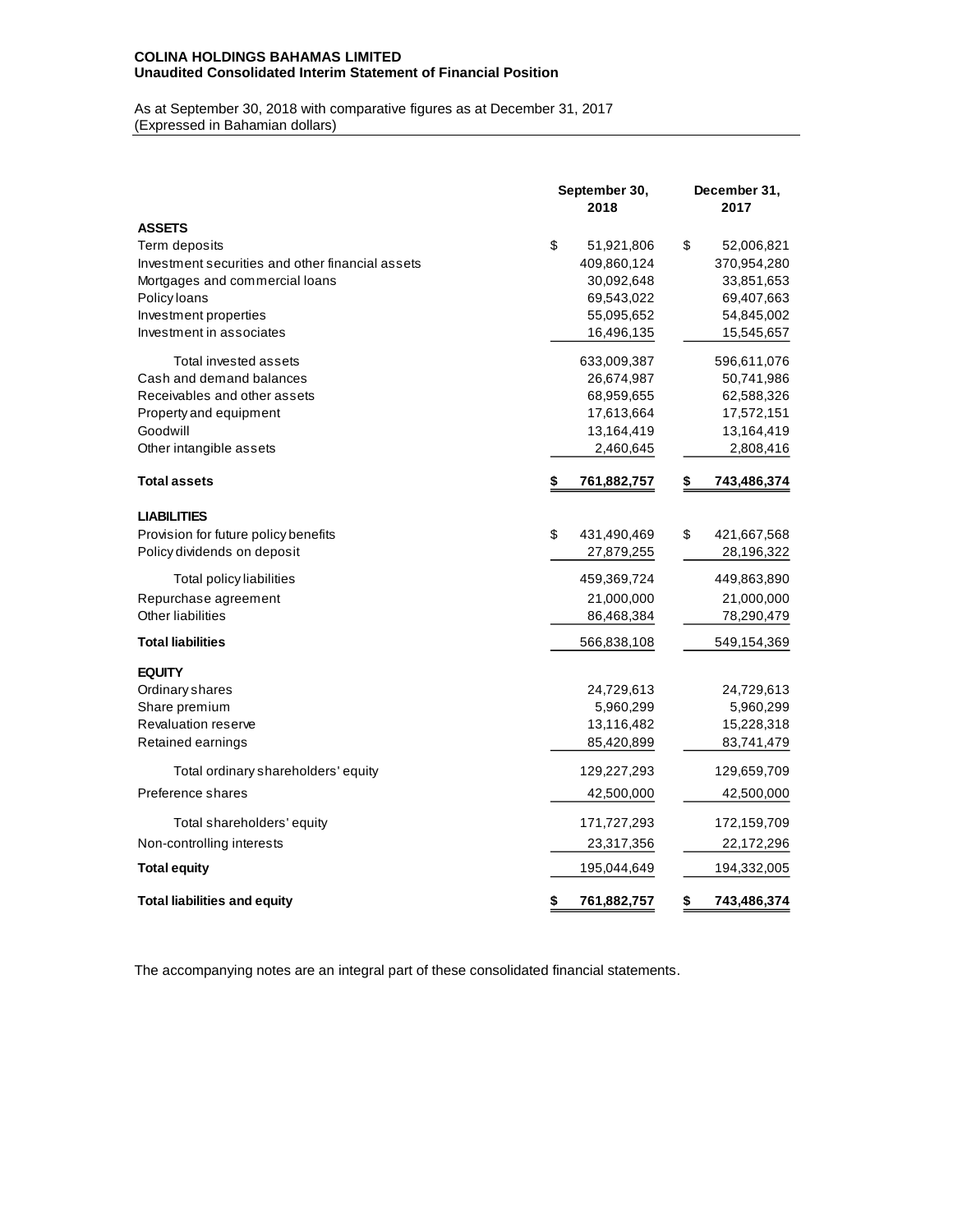#### **COLINA HOLDINGS BAHAMAS LIMITED Unaudited Consolidated Interim Statement of Income**

# For the nine months ended September 30, 2018

 with comparative figures for the nine months ended September 30, 2017 (Expressed in Bahamian dollars)

|                                                 | <b>9 Months Ended</b><br><b>September 30, 2018</b> | 9 Months Ended<br>September 30, 2017 |
|-------------------------------------------------|----------------------------------------------------|--------------------------------------|
| Revenues:                                       |                                                    |                                      |
| Premium revenue                                 | \$<br>101,297,420                                  | \$<br>97,278,370                     |
| Less: Reinsurance premiums                      | 10,338,020                                         | 9,597,133                            |
| Net premium revenue                             | 90,959,400                                         | 87,681,237                           |
| Net investment income                           | 20,616,396                                         | 22,499,143                           |
| Share of net gain of associates                 | 950,478                                            | 1,372,717                            |
| Net commission income                           | 2,732,129                                          | 2,565,240                            |
| Investment management and other fees            | 9,681,419                                          | 10,012,605                           |
| Other income                                    | 2,201,472                                          | 3,245,638                            |
| Total revenues                                  | 127,141,294                                        | 127,376,580                          |
| <b>Benefits and expenses:</b>                   |                                                    |                                      |
| Policyholders' benefits                         | 77,115,229                                         | 71,635,172                           |
| Less: Reinsurance recoveries                    | 8,716,692                                          | 11,125,412                           |
| Net policyholders' benefits                     | 68,398,537                                         | 60,509,760                           |
| Changes in provision for future policy benefits | 9,822,901                                          | 11,299,069                           |
| General and administrative expenses             | 27,795,845                                         | 29,874,998                           |
| Commissions                                     | 6,826,614                                          | 7,187,068                            |
| Premium and other tax expense                   | 2,761,916                                          | 2,702,990                            |
| Finance costs                                   | 854,834                                            | 835,712                              |
| Other expenses                                  | 998,603                                            | 891,521                              |
| Total benefits and expenses                     | 117,459,250                                        | 113,301,118                          |
| Net income for the period:                      | \$<br>9,682,044                                    | \$<br>14,075,462                     |
| Net income attributable to:                     |                                                    |                                      |
| Equity shareholders of the Company              | \$<br>8,952,749                                    | \$<br>13,080,696                     |
| Non-controlling interests                       | 729,295                                            | 994,766                              |
| Net income for the period                       | \$<br>9,682,044                                    | \$<br>14,075,462                     |
| Basic earnings per ordinary share (Note 4)      | \$<br>0.29                                         | \$<br>0.46                           |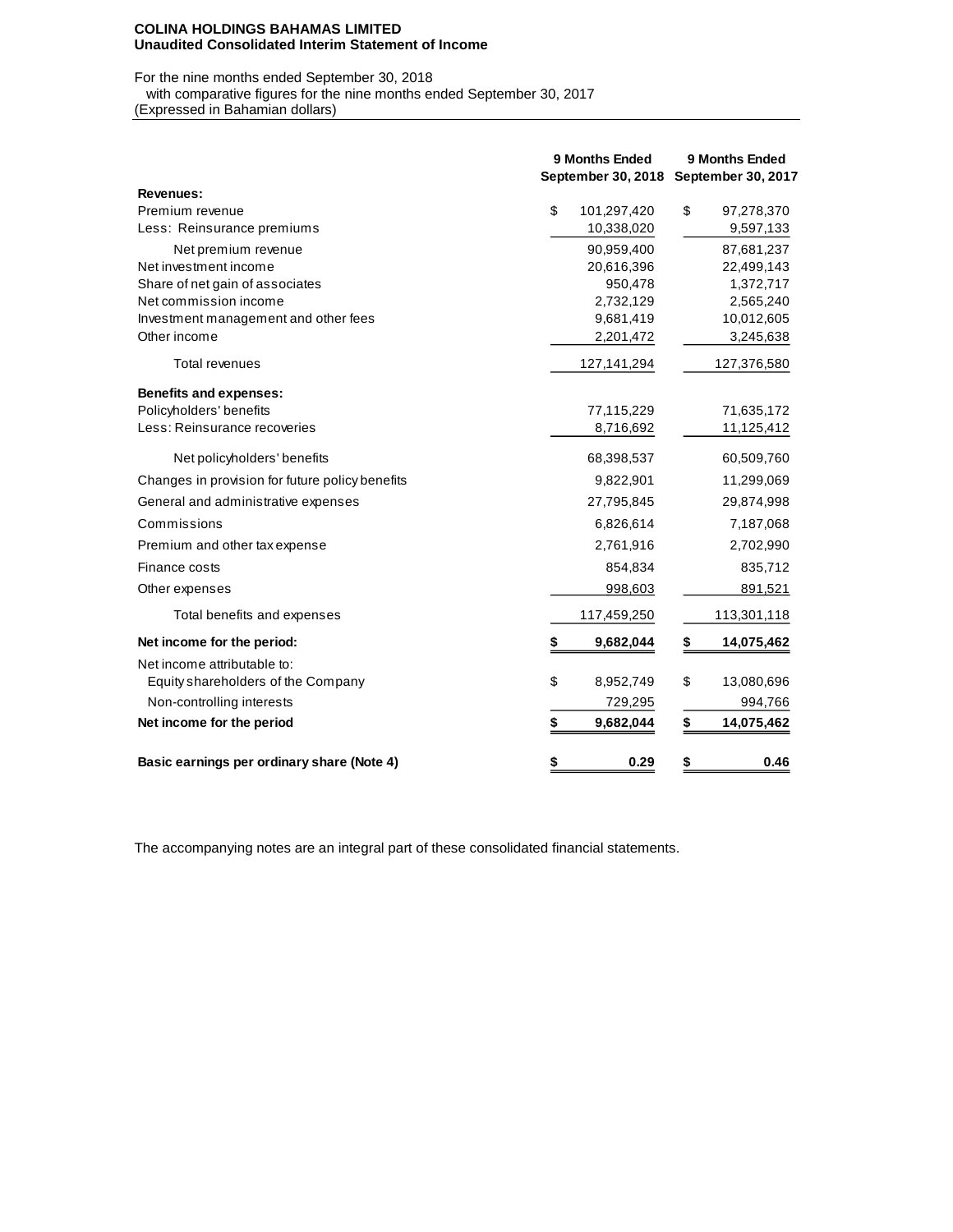## **COLINA HOLDINGS BAHAMAS LIMITED Unaudited Consolidated Interim Statement of Comprehensive Income**

For the nine months ended September 30, 2018

 with comparative figures for the nine months ended September 30, 2017 (Expressed in Bahamian dollars)

|                                               | 9 Months Ended | 9 Months Ended<br>September 30, 2018 September 30, 2017 |    |            |  |  |
|-----------------------------------------------|----------------|---------------------------------------------------------|----|------------|--|--|
| Net income for the period                     | \$             | 9.682.044                                               | \$ | 14.075.462 |  |  |
| Other comprehensive gains/(losses):           |                |                                                         |    |            |  |  |
| Change in available-for-sale financial assets |                | (2,202,532)                                             |    | 250,814    |  |  |
| Total comprehensive income for the period     |                | 7,479,512                                               | S  | 14,326,276 |  |  |
| Attributable to:                              |                |                                                         |    |            |  |  |
| Equity shareholders of the Company            | \$             | 6.750.217                                               | \$ | 13.331.510 |  |  |
| Non-controlling interests                     |                | 729,295                                                 |    | 994,766    |  |  |
| Total comprehensive income for the period     | \$             | 7.479.512                                               | S  | 14,326,276 |  |  |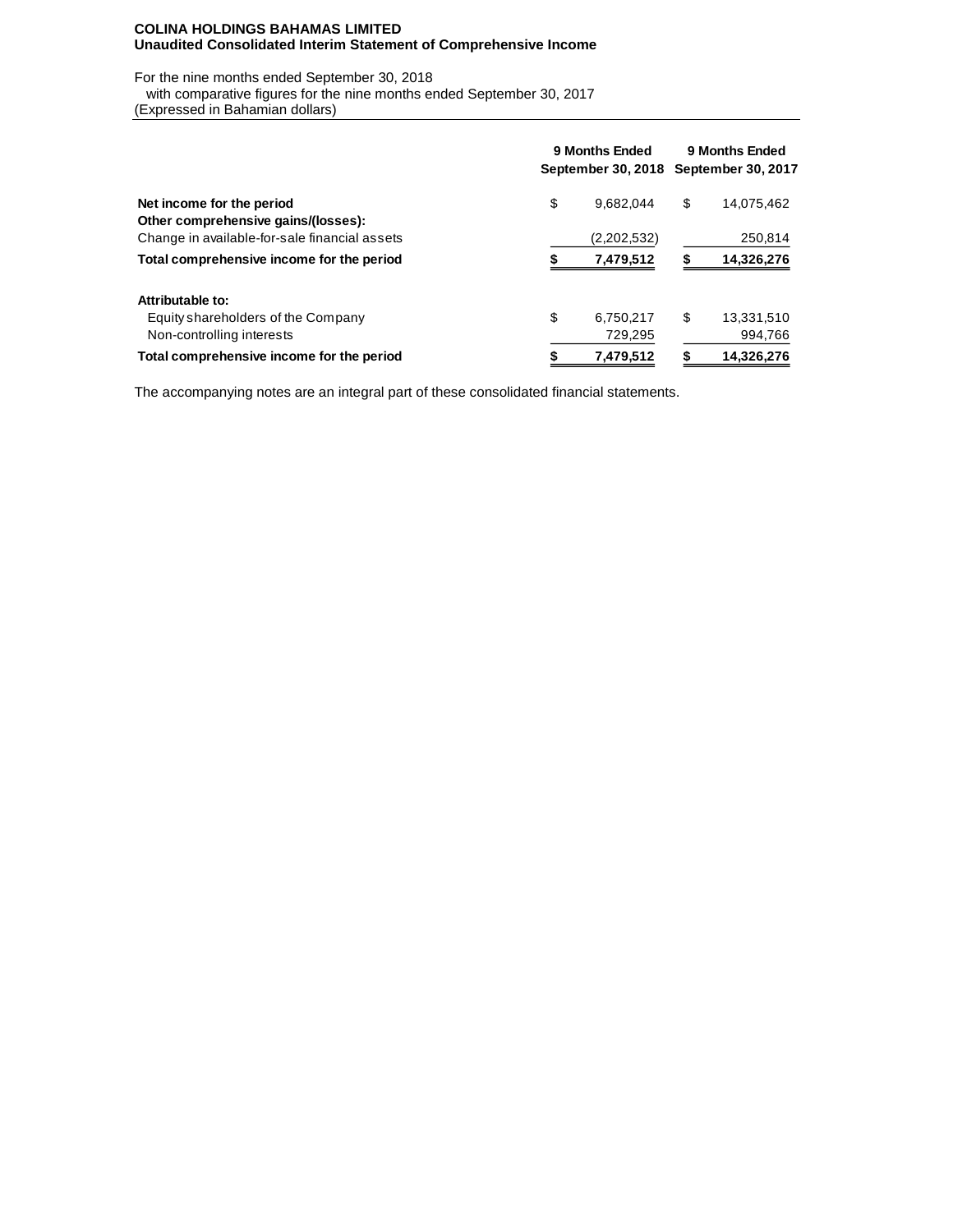#### **COLINA HOLDINGS BAHAMAS LIMITED Unaudited Consolidated Interim Statement of Income**

For the three months ended September 30, 2018

with comparative figures for the three months ended September 30, 2017

(Expressed in Bahamian dollars)

|                                                 |    | <b>3 Months Ended</b>                 | <b>3 Months Ended</b> |            |  |  |  |
|-------------------------------------------------|----|---------------------------------------|-----------------------|------------|--|--|--|
|                                                 |    | September 30, 2018 September 30, 2017 |                       |            |  |  |  |
| Revenues:                                       |    |                                       |                       |            |  |  |  |
| Premium revenue                                 | \$ | 33,803,613                            | \$                    | 32,539,922 |  |  |  |
| Less: Reinsurance premiums                      |    | 3,688,036                             |                       | 3,496,861  |  |  |  |
| Net premium revenue                             |    | 30,115,577                            |                       | 29,043,061 |  |  |  |
| Net investment income                           |    | 8,036,383                             |                       | 8,569,672  |  |  |  |
| Share of net gain of associates                 |    | 386,793                               |                       | 442,299    |  |  |  |
| Net commission income                           |    | 760,097                               |                       | 842,504    |  |  |  |
| Investment management and other fees            |    | 3,202,889                             |                       | 3,231,778  |  |  |  |
| Other income                                    |    | 484,950                               |                       | 1,118,808  |  |  |  |
| Total revenues                                  |    | 42,986,689                            |                       | 43,248,122 |  |  |  |
| <b>Benefits and expenses:</b>                   |    |                                       |                       |            |  |  |  |
| Policyholders' benefits                         |    | 24,323,590                            |                       | 22,618,936 |  |  |  |
| Less: Reinsurance recoveries                    |    | 1,614,113                             |                       | 3,883,140  |  |  |  |
| Net policyholders' benefits                     |    | 22,709,477                            |                       | 18,735,796 |  |  |  |
| Changes in provision for future policy benefits |    | 4,339,073                             |                       | 6,236,519  |  |  |  |
| General and administrative expenses             |    | 9,216,936                             |                       | 10,598,787 |  |  |  |
| Commissions                                     |    | 2,365,876                             |                       | 2,511,557  |  |  |  |
| Premium and other tax expense                   |    | 918,502                               |                       | 929,019    |  |  |  |
| Finance costs                                   |    | 283,015                               |                       | 278,715    |  |  |  |
| Other expenses                                  |    | 336,623                               |                       | 318,582    |  |  |  |
| Total benefits and expenses                     |    | 40,169,502                            |                       | 39,608,975 |  |  |  |
| Net income for the period:                      | S  | 2,817,187                             | \$                    | 3,639,147  |  |  |  |
| Net income attributable to:                     |    |                                       |                       |            |  |  |  |
| Equity shareholders of the Company              | \$ | 2,407,247                             | \$                    | 3,270,152  |  |  |  |
| Non-controlling interests                       |    | 409,940                               |                       | 368,995    |  |  |  |
| Net income for the period                       | \$ | 2,817,187                             | \$                    | 3,639,147  |  |  |  |
| Basic earnings per share (Note 4)               | \$ | 0.15                                  | \$                    | 0.11       |  |  |  |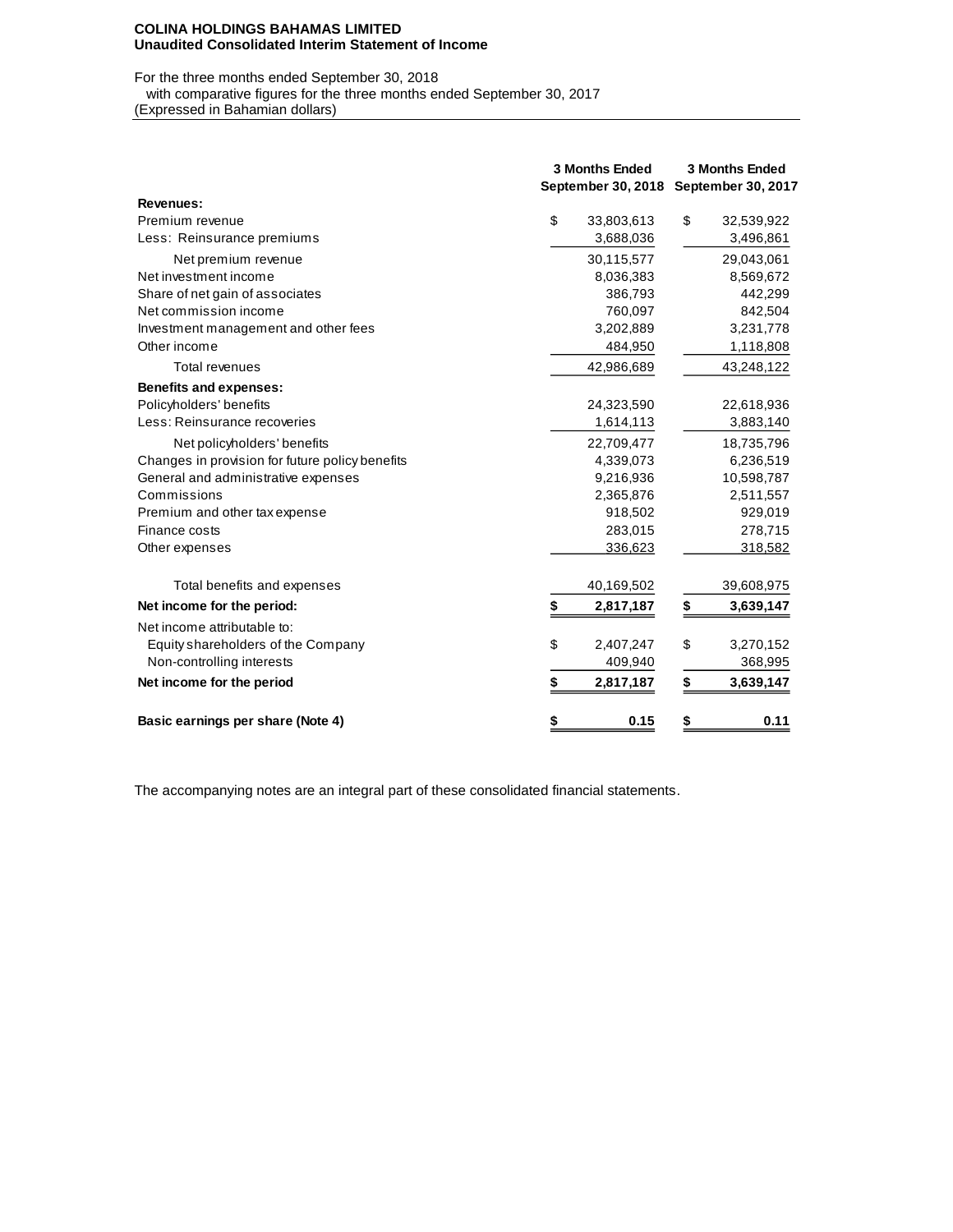## **COLINA HOLDINGS BAHAMAS LIMITED Unaudited Consolidated Interim Statement of Comprehensive Income**

For the three months ended September 30, 2018

 with comparative figures for the three months ended September 30, 2017 (Expressed in Bahamian dollars)

|                                               | <b>3 Months Ended</b><br>September 30, 2018 | <b>3 Months Ended</b><br><b>September 30, 2017</b> |    |           |  |  |
|-----------------------------------------------|---------------------------------------------|----------------------------------------------------|----|-----------|--|--|
| Net income for the period                     | \$                                          | 2.817.187                                          | \$ | 3,639,147 |  |  |
| Other comprehensive gains/(losses):           |                                             |                                                    |    |           |  |  |
| Change in available-for-sale financial assets |                                             | 51,247                                             |    | 364,512   |  |  |
| Total comprehensive income for the period     |                                             | 2,868,434                                          |    | 4,003,659 |  |  |
| Attributable to:                              |                                             |                                                    |    |           |  |  |
| Equity shareholders of the Company            | \$                                          | 2.458.494                                          | \$ | 3.634.664 |  |  |
| Non-controlling interests                     |                                             | 409.940                                            |    | 368,995   |  |  |
| Total comprehensive income for the period     |                                             | 2,868,434                                          |    | 4,003,659 |  |  |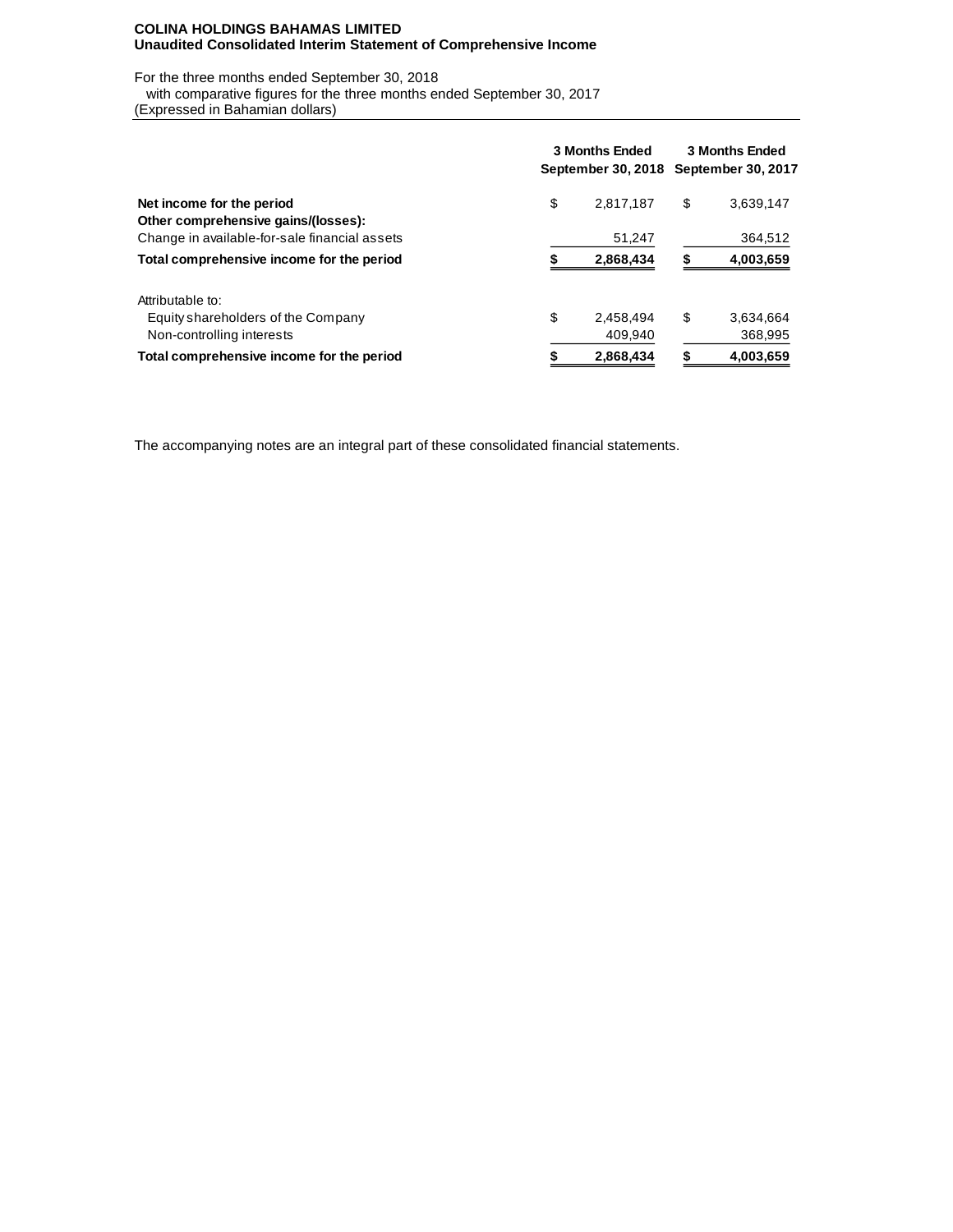## **COLINA HOLDINGS BAHAMAS LIMITED Unaudited Consolidated Statement of Changes in Equity**

#### For the nine months ended September 30, 2018

 with comparative figures for the nine months ended September 30, 2017 (Expressed in Bahamian dollars)

|                                                                              | Ordinary<br><b>Share</b><br>Capital |      | <b>Treasury</b><br><b>Shares</b> |    | <b>Share</b><br>Premium |      | <b>Revaluation</b><br><b>Reserve</b> |     | Preference<br><b>Share</b><br>Capital |     | <b>Retained</b><br><b>Earnings</b> | Non-controlling<br><b>Interests</b> |      | <b>Total</b><br><b>Equity</b> |
|------------------------------------------------------------------------------|-------------------------------------|------|----------------------------------|----|-------------------------|------|--------------------------------------|-----|---------------------------------------|-----|------------------------------------|-------------------------------------|------|-------------------------------|
| Balance, January 1, 2017                                                     | 24,729,613                          | -\$  | (50, 549)                        | -S | 5,960,299               | - \$ | 12,492,293                           | -\$ | 42,500,000                            | S.  | 75,020,518 \$                      | 20,720,109                          | - SS | 181,372,283                   |
| Net gain on remeasurement of                                                 |                                     |      |                                  |    |                         |      |                                      |     |                                       |     |                                    |                                     |      |                               |
| available-for-sale securities<br>to fair value                               |                                     |      |                                  |    |                         |      | 250,814                              |     |                                       |     |                                    |                                     |      | 250,814                       |
| Net income for the period                                                    |                                     |      |                                  |    |                         |      |                                      |     | $\blacksquare$                        |     | 13,080,696                         | 994,766                             |      | 14,075,462                    |
| Changes in non-controlling interests                                         |                                     |      |                                  |    |                         |      |                                      |     |                                       |     |                                    | 269,388                             |      | 269,388                       |
| Ordinary share dividends                                                     |                                     |      |                                  |    |                         |      |                                      |     | $\overline{\phantom{a}}$              |     | (5,440,514)                        |                                     |      | (5,440,514)                   |
| Preference share dividends                                                   |                                     |      |                                  |    |                         |      |                                      |     |                                       |     | (1,833,991)                        |                                     |      | (1,833,991)                   |
| Balance, September 30, 2017                                                  | 24,729,613                          | - \$ | (50, 549)                        | S  | 5,960,299               |      | 12,743,107                           | -55 | 42,500,000                            |     | 80,826,709                         | 21,984,263                          |      | 188,693,442                   |
| Balance, January 1, 2018                                                     | \$<br>24,729,613 \$                 |      |                                  |    | 5,960,299 \$            |      | 15,228,318                           | -\$ | 42,500,000                            | -SS | 83,741,479 \$                      | 22,172,296                          | - \$ | 194,332,005                   |
| Net loss on remeasurement of<br>available-for-sale securities                |                                     |      |                                  |    |                         |      |                                      |     |                                       |     |                                    |                                     |      |                               |
| to fair value                                                                |                                     |      |                                  |    |                         |      | (2,202,532)                          |     |                                       |     |                                    |                                     |      | (2,202,532)                   |
| Realized gains on available-for-sale securities<br>Net income for the period |                                     |      |                                  |    |                         |      | 90,696                               |     |                                       |     | 8,952,749                          | 729,295                             |      | 90,696<br>9,682,044           |
| Changes in non-controlling interests                                         |                                     |      |                                  |    |                         |      |                                      |     |                                       |     |                                    | 415,765                             |      | 415,765                       |
| Ordinary share dividends                                                     |                                     |      |                                  |    |                         |      |                                      |     |                                       |     | (5,440,515)                        |                                     |      | (5,440,515)                   |
| Preference share dividends                                                   |                                     |      |                                  |    |                         |      |                                      |     |                                       |     | (1,832,814)                        |                                     |      | (1,832,814)                   |
| Balance, September 30, 2018                                                  | 24,729,613                          | Ъ    |                                  | -S | 5,960,299               |      | 13,116,482                           |     | 42,500,000                            |     | 85,420,899                         | 23,317,356                          |      | 195,044,649                   |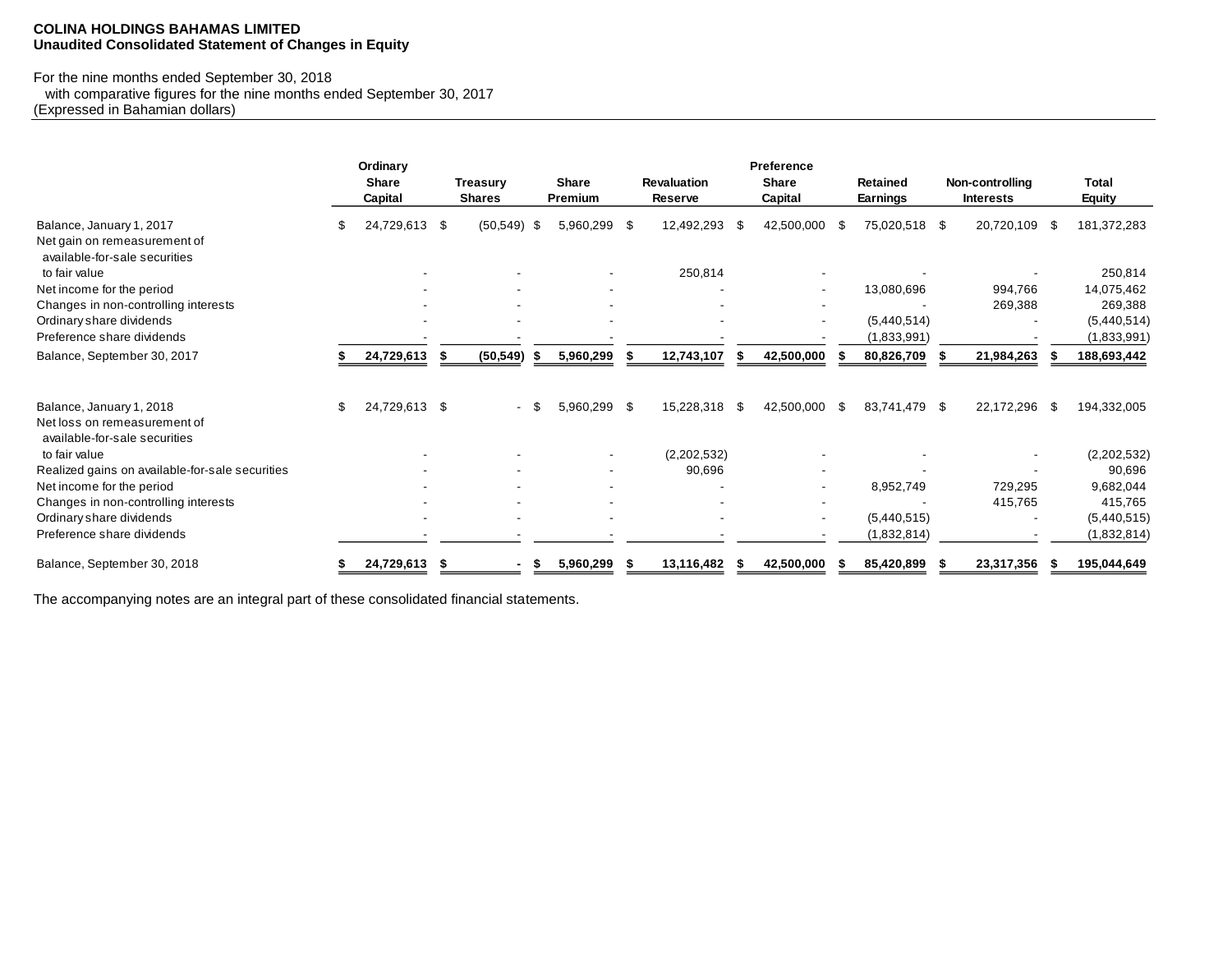#### **COLINA HOLDINGS BAHAMAS LIMITED Unaudited Consolidated Statement of Cash Flows**

## For the nine months ended September 30, 2018

with comparative figures for the nine months ended September 30, 2017

(Expressed in Bahamian dollars)

|                                                      | 9 Months Ended<br>September 30, 2018 September 30, 2017 |                | 9 Months Ended   |
|------------------------------------------------------|---------------------------------------------------------|----------------|------------------|
| Cash flows from operating activities:                |                                                         |                |                  |
| Net income                                           | \$                                                      | 9.682.044      | \$<br>14,075,462 |
| Adjustments to reconcile net income to net cash      |                                                         |                |                  |
| used in operating activities:                        |                                                         |                |                  |
| Change in unrealized loss on fair value              |                                                         |                |                  |
| through income securities                            |                                                         | 3,469,251      | 1,275,802        |
| Increase in provision for future policy benefits     |                                                         | 9,822,901      | 11,299,069       |
| Changes in loss provisions for loans and receivables |                                                         | 1,595,797      | 571,926          |
| Depreciation and amortization charges                |                                                         | 707,770        | 1,156,341        |
| Net realized loss on fair value through              |                                                         |                |                  |
| income securities                                    |                                                         | 34.256         |                  |
| Net realized gains on sale of available-for-sale     |                                                         |                |                  |
| securities                                           |                                                         |                | (92, 693)        |
| Interest income                                      |                                                         | (24, 426, 833) | (24, 504, 893)   |
| Dividend income                                      |                                                         | (1,642,195)    | (1,744,642)      |
| Operating cash flows before changes in operating     |                                                         |                |                  |
| assets and liabilities                               |                                                         | (757,009)      | 2,036,372        |
| Changes in operating assets and liabilities:         |                                                         |                |                  |
| Increase in other assets                             |                                                         | (7,754,647)    | (14,602,663)     |
| Increase in other liabilities                        |                                                         | 9,460,585      | 7,032,211        |
| Net cash provided by/(used in) operating activities  |                                                         | 948,929        | (5,534,080)      |

(Continued)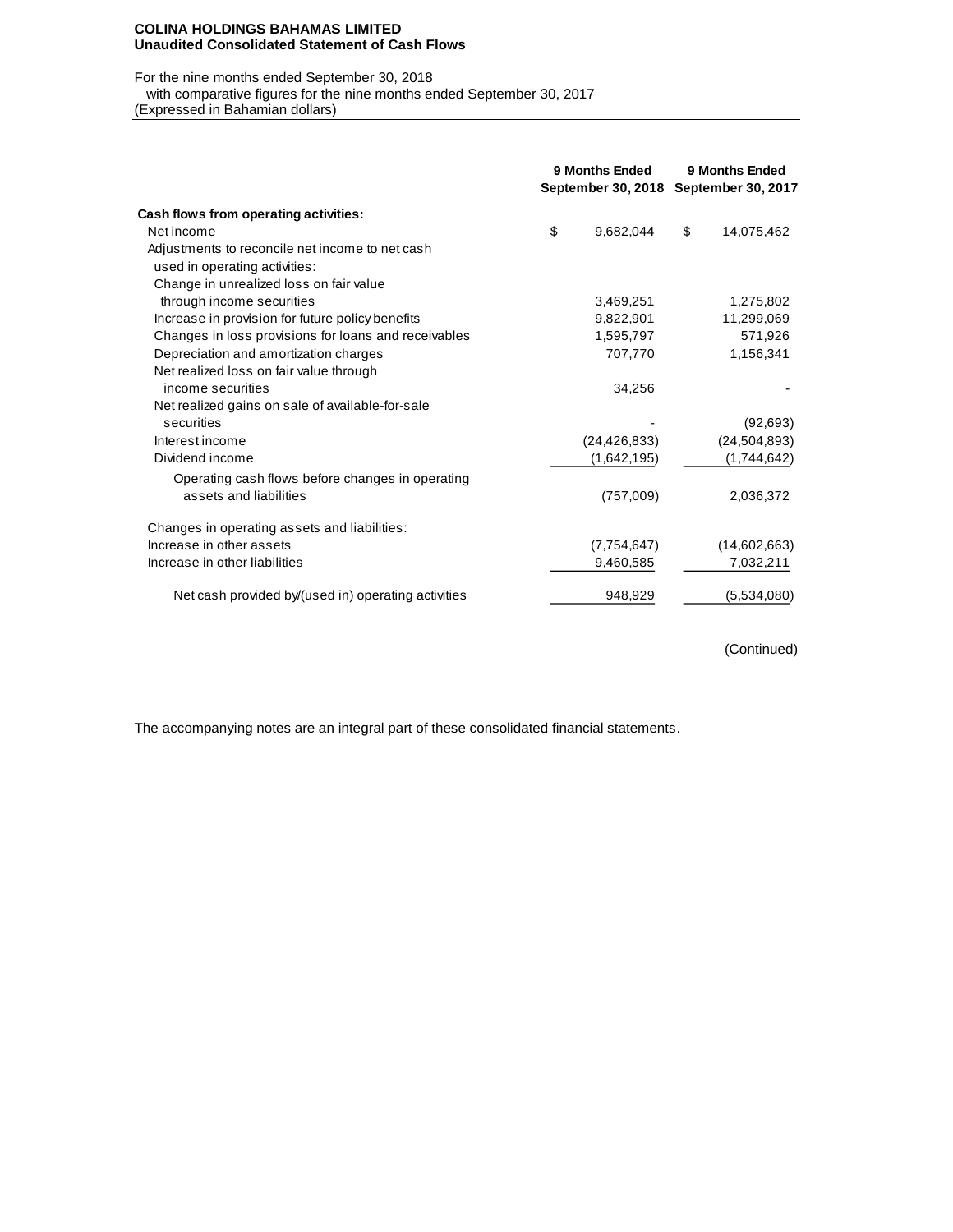#### **COLINA HOLDINGS BAHAMAS LIMITED Unaudited Consolidated Statement of Cash Flows**

## For the nine months ended September 30, 2018

with comparative figures for the nine months ended September 30, 2017

(Expressed in Bahamian dollars)

|                                                               | 9 Months Ended  | 9 Months Ended<br>September 30, 2018 September 30, 2017 |
|---------------------------------------------------------------|-----------------|---------------------------------------------------------|
| Cash flows from investing activities:                         |                 |                                                         |
| Changes in non-controlling interests                          | 415,765         | 269,388                                                 |
| (Increase)/decrease in term deposits with original maturities |                 |                                                         |
| greater than 90 days                                          | (1,380,751)     | 5,509,174                                               |
| Fair value through income securities purchased                | (27, 936, 334)  | (32, 284, 924)                                          |
| Proceeds on disposal of fair value through income             |                 |                                                         |
| securities                                                    | 14,967,995      | 26,948,739                                              |
| Available-for-sale securities purchased                       | (40,004,216)    | (8,040,572)                                             |
| Proceeds on disposal of available-for-sale securities         | 8,451,368       | 6,942,351                                               |
| Repayment on loan by SBL Ltd.                                 | 2,033,746       |                                                         |
| Decrease in loans to policyholders                            | 111,910         | 18,899,863                                              |
| Net change in mortgage and commercial loans                   | 3,306,332       | 2,572,214                                               |
| Interest received                                             | 21,435,536      | 3,476,201                                               |
| Dividends received                                            | 1,642,195       | 1,744,642                                               |
| Net changes to property and equipment                         | (401, 512)      |                                                         |
| Net cash (used in)/provided by investing activities           | (17,608,616)    | 26,037,076                                              |
| Cash flows used in financing activities:                      |                 |                                                         |
| Dividend to ordinary shareholders                             | (5,440,515)     | (5,440,514)                                             |
| Dividends to preference shareholders                          | (1,832,814)     | (1,833,991)                                             |
| Repayment on borrowings                                       | (2,016,791)     |                                                         |
| Net cash used in financing activities                         | (9,290,120)     | (7, 274, 505)                                           |
| Net (decrease)/increase in cash and cash equivalents          | (25,949,807)    | 13,228,491                                              |
| Cash and cash equivalents, beginning of period                | 52,432,068      | 17,783,065                                              |
| Cash and cash equivalents, end of period (Note 3)             | 26,482,261<br>S | 31,011,556<br>\$                                        |

(Concluded)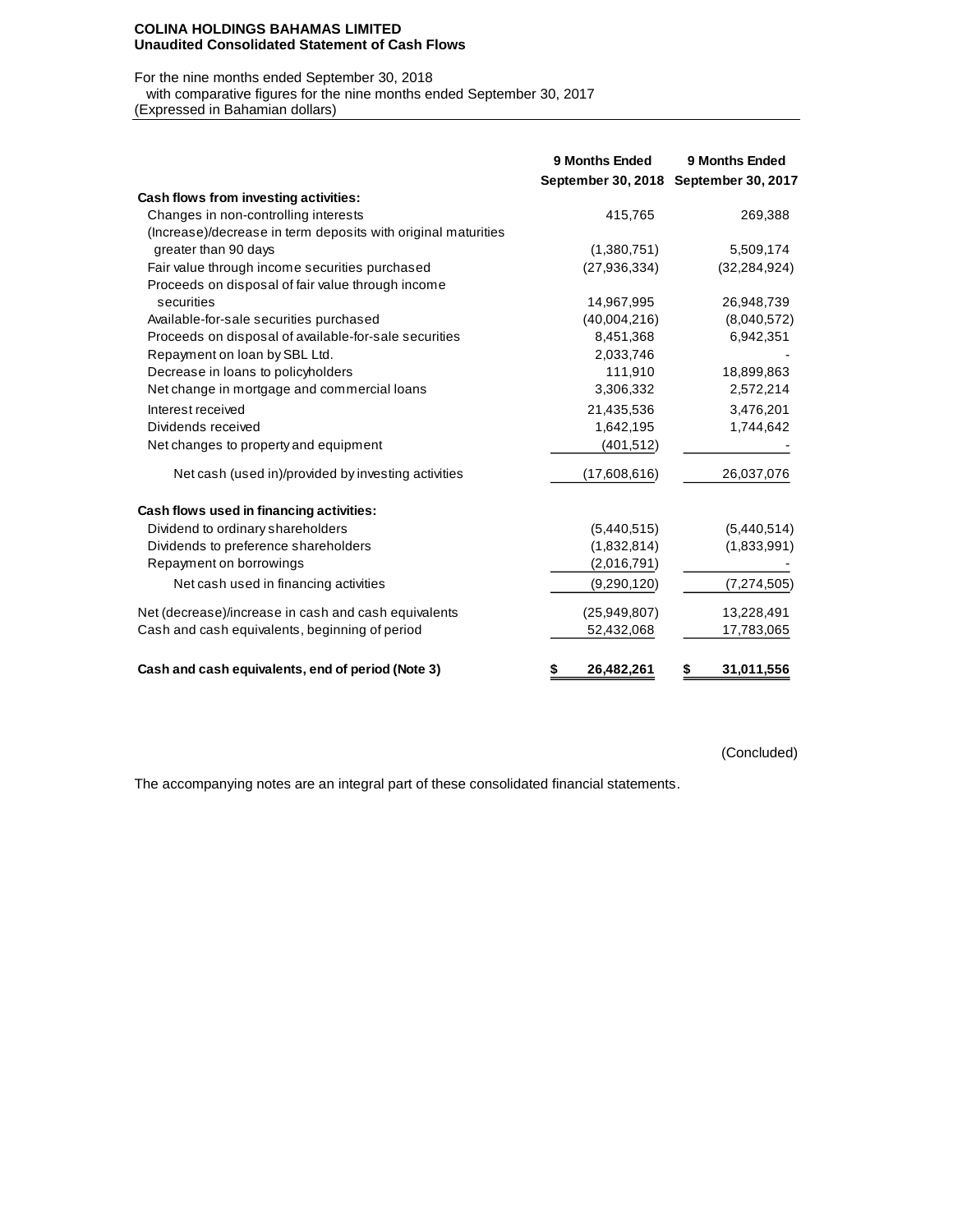For the period ended June 30, 2018 (Expressed in Bahamian dollars)

## **1. General Information**

Colina Holdings Bahamas Limited ("the Company") was incorporated under the laws of the Commonwealth of The Bahamas on July 6, 1993.

The Company acts principally as a holding company of its principal subsidiaries, Colina Insurance Limited ("Colina"), a wholly-owned life and health insurer incorporated in The Bahamas; Colina General Insurance Agency & Brokers Limited ("CGIA"), a wholly-owned general insurance agent and broker; and Colina Financial Advisors Ltd. ("CFAL"), a wholly-owned financial services company.

Colina is registered to operate as a life and health insurer in The Bahamas, The Cayman Islands, and The Turks and Caicos Islands. CGIA holds a dual registration as a general insurance broker and agent for operations in The Bahamas. CFAL is licensed as a broker dealer in The Bahamas.

The ordinary shares of the Company are listed on the Bahamas International Securities Exchange. At September 30, 2018 approximately 58.1% (2017: 58.1%) of the Company's issued ordinary shares were owned by AF Holdings Ltd. ("AFH") and 41.9% (2017: 41.9%) by the Bahamian public.

The registered office of the Company is located at Trinity Place Annex, Frederick and Shirley Streets, P.O. Box N-4805, Nassau, The Bahamas and its principal place of business is located at 308 East Bay Street, P.O. Box N-4728, Nassau, The Bahamas.

## **2. Significant Accounting Policies**

The consolidated financial statements have been prepared in accordance with International Financial Reporting Standards ("IFRS") for interim financial information. Accordingly, they do not include all of the information and footnotes required by IFRS for complete financial statements. In the opinion of management, these unaudited condensed consolidated financial statements reflect all adjustments (consisting of normal recurring accruals) considered necessary for a fair presentation of the Company's financial position and results of operations as at the end of and for the periods presented. All significant intercompany accounts and transactions have been eliminated from these statements. The preparation of unaudited condensed consolidated financial statements in conformity with IFRS requires management to make estimates and assumptions that affect the reported amounts of assets and liabilities and disclosure of contingent assets and liabilities at the date of the financial statements and the reported amounts of revenues and expenses during the reporting period. Actual results could differ from these estimates.